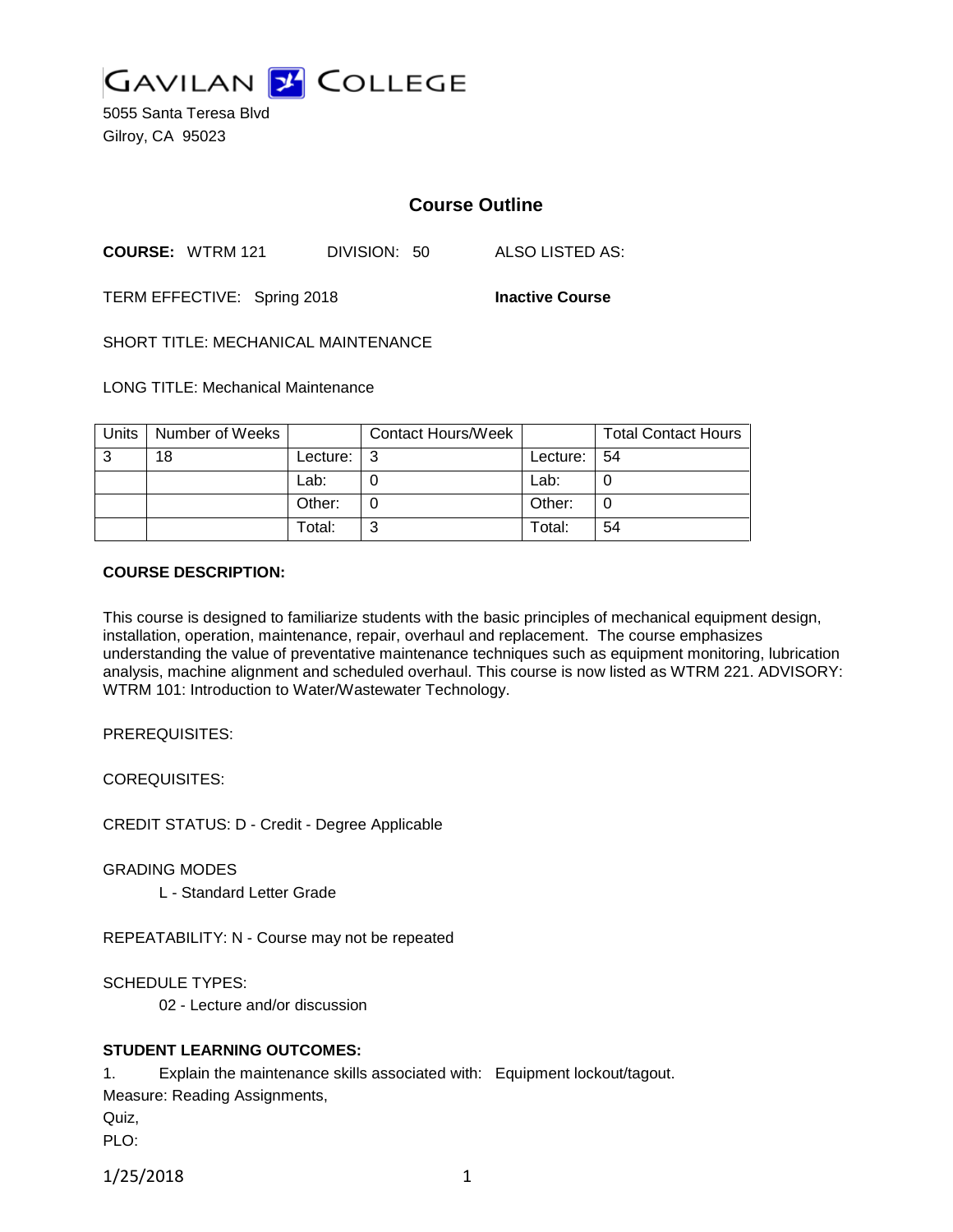ILO: 3,7,6,2

2. Discuss the maintenance skills associated with: Lubrication and Bearings. Measure: Reading Assignments,

Quiz,

PLO:

ILO: 3,7,6,2

3. Describe the maintenance skills associated with: Couplings and alignment. Measure: Reading Assignments, Quiz,

PLO:

ILO: 3,7,6,2

4. Explain the maintenance skills associated with: Pumps, Valves, and pipelines. Measure: Reading Assignments,

Quiz,

PLO: ILO: 3,7,6,2

5. Discuss the need for a preventive maintenance history. Measure: Reading Assignments,

Quiz, Design project PLO: ILO: 7,2,3,6,1

6. Outline the basic parameters of a preventive maintenance system. Measure: Reading Assignments, Quiz, Design project PLO: ILO: 7,2,3,6,1

7. Explain the CMMS approach to preventive maintenance. Measure: Reading Assignments, Quiz, Design project PLO: ILO: 7,2,3,6,1

8. Describe the reliability approach to maintenance. Measure: Reading Assignments, Quiz, Design project PLO: ILO: 7,2,3,6,1

9. Outline the basic parameters of predictive mechanical maintenance. Measure: Reading Assignments, Quiz, Design project, Final Exam PLO:

1/25/2018 2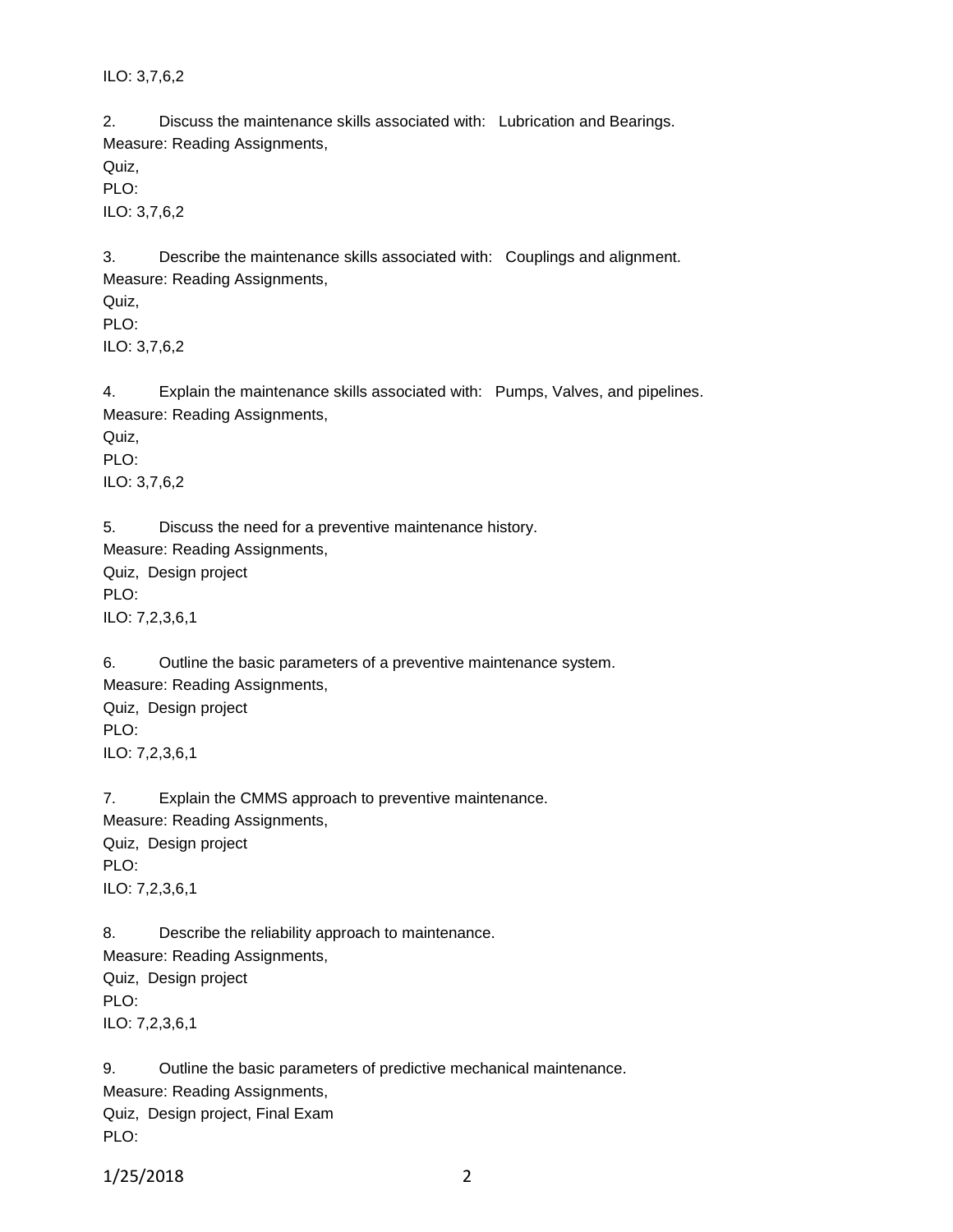ILO: 7,2,3,6,1

## CONTENT, STUDENT PERFORMANCE OBJECTIVES, OUT-OF-CLASS ASSIGNMENTS

Inactive Course: 03/13/2017

3 Hours

Content: Introduction to Maintenance

Student Performance Objectives (SPO): To give the student an overview of maintenance, including cleaning, equipment inspection, parts replacement etc.

Out-of-Class Assignments: Read Chapter 1 of Tillman book.

3 Hours

Content: Maintenance Skills - Equipment lockout/tagout

Student Performance Objectives (SPO): To emphasize the importance of lockout/tagout as a first step toward any maintanenance activity and educate the student on procedures and techniques used for proper lockout/tag out. This will including mechanical lockouts, blocking, electrical lockouts, and other precautionary measures.

Out-of-Class Assignments: Read Chapter 2,3 of Tillman book.

3 Hours

Content: Maintenance Skills - Lubrication and Bearings

Student Performance Objectives (SPO): The student will learn bearing technology, lubrication techniques, bearing failure causes, and bearing replacement techniques for different types of equipment.

Out-of-Class Assignments: Read Chapter 4,5 of Tillman book.

3 Hours

Content: Maintenance Skills - Couplings and alignment

Student Performance Objectives (SPO): The student will gain knowledge on shaft alignment, coupling characteristics, floating couplings, rigid couplings, belt drives, and sheaves. The student will also understand potential costs of not doing this type of mechanical maintenance.

Out-of-Class Assignments: Read Chapter 6,7,8 of Tillman book.

9 Hours

Content: Maintenance Skills -Pumps, Valves, and pipelines

Student Performance Objectives (SPO): The student will become familiar with the makeup and maintenance requirements of centrifugal pumps, displacement pumps, reciprocating pumps and special service pumps. The student will also learn about different types of valves in a water system and identify repair and maintenance techniques for these valves. The student will also understand the basic concepts of leak repair and different techniques to repair and maintain pipe.

Out-of-Class Assignments: Read Chapter 9 of Tillman book.

3 Hours

Content: Manage and Plan - History of Preventive maintenance

Student Performance Objectives (SPO): The student will gain insight into the reasons for preventive maintenance and the importance of a good comprehensive maintenance program.

Out-of-Class Assignments: Read Chapter 2 of Levitt Book

6 Hours

Content: Manage and Plan -PM basics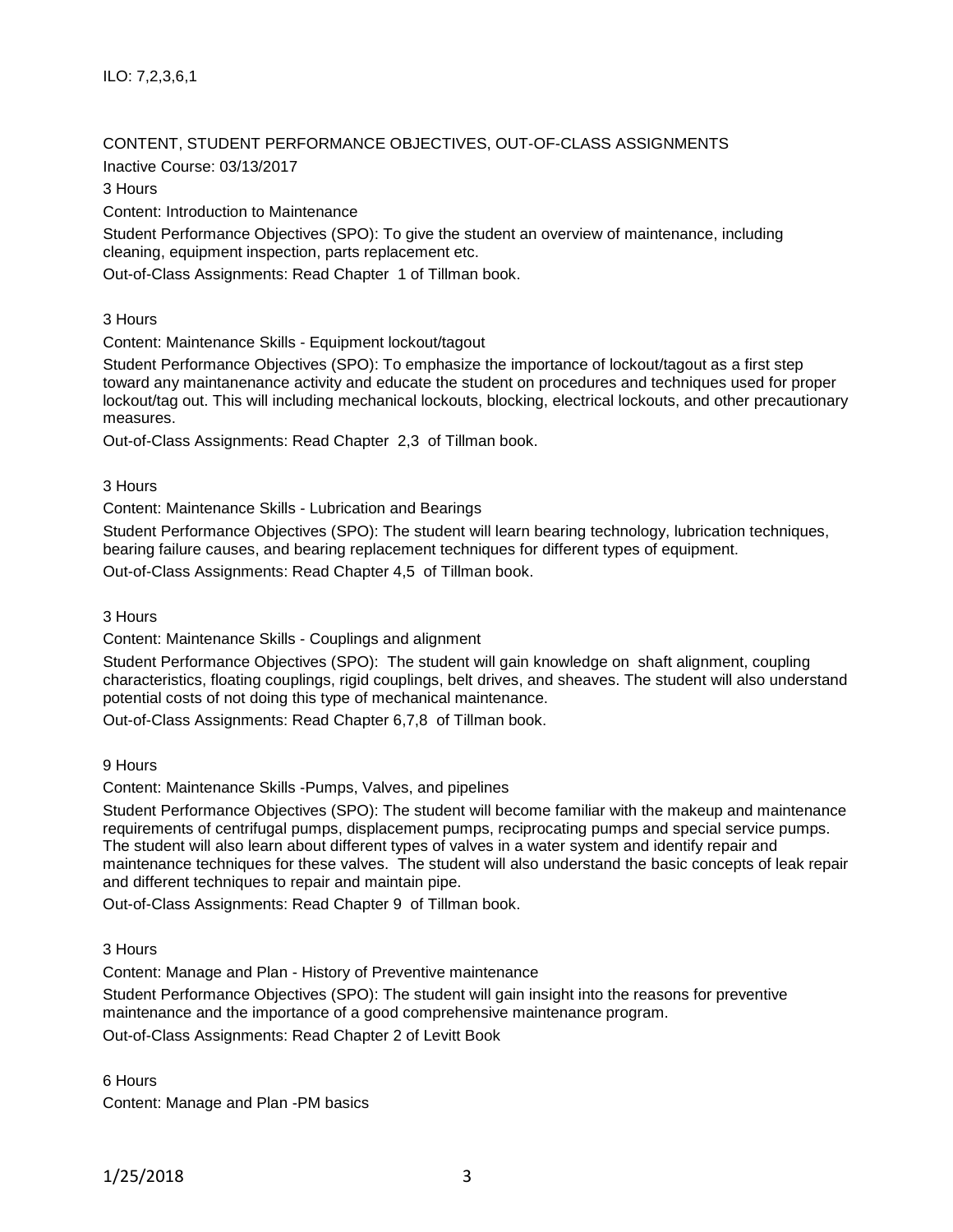Student Performance Objectives (SPO): The student will learn basic preventive maintenance concepts including maintenance planning, man-hour investment, associated costs vs. benefit of doing maintenance, and other reliability issues.

Out-of-Class Assignments: Read Chapter 5 of Levitt Book

#### 12 Hours

Content: Manage and Plan -CMMS Approach to PM

Student Performance Objectives (SPO): Modern Water utilities utilize a computerized maintenance management system to administer work effectively. The student will gain skill in the makeup, design, and operation of a CMMS system.

Out-of-Class Assignments: Read Chapter 6 of Levitt Book - Start maintenance plan design project.

6 Hours

Content: Manage and Plan - Reliability approach to Maintenance

Student Performance Objectives (SPO): The student will gain a better understanding of keeping a system reliable with limited resources, and how to integrate these challenges into an effective maintenance plan. Out-of-Class Assignments: Read Chapter 8 of Levitt Book

3 Hours

Content: Manage and Plan -Predictive mechanical maintenance

Student Performance Objectives (SPO): The student will learn techniques that will specifically address predictive maintenances that can be done periodically to mechanical equipment in a water syste, water treatment plant, and waste/water treatment plant as part of an overall maintenance program.

Out-of-Class Assignments: Read Chapter 10,11,12 of Levitt Book

2 Hours

## **METHODS OF INSTRUCTION:**

Lecture, Videos, Reading Assignments, Quizzes and Exams

## **METHODS OF EVALUATION:**

CATEGORY 1 - The types of writing assignments required: Percent range of total grade: 0 % to %

If this is a degree applicable course, but substantial writing assignments are NOT appropriate, indicate reason:

Course is primarily computational

Course primarily involves skill demonstration or problem solving

CATEGORY 2 - The problem-solving assignments required: Percent range of total grade: 20 % to 30 % **Quizzes** Other: Design project for PM program

CATEGORY 3 - The types of skill demonstrations required: Percent range of total grade: 10 % to 20 % Class Performance/s CATEGORY 4 - The types of objective examinations used in the course: Percent range of total grade: 40 % to 70 %

1/25/2018 4